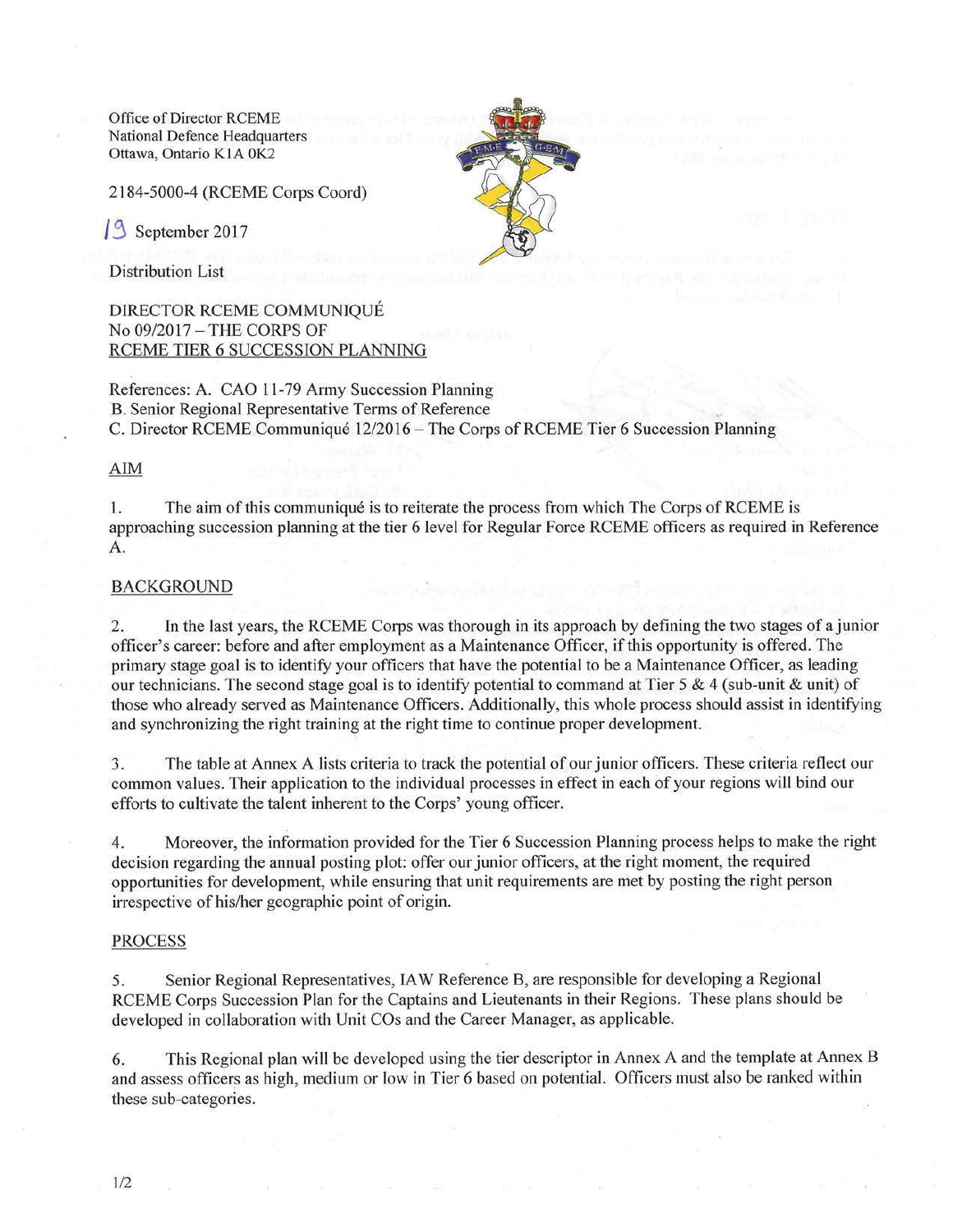7. Timeline: Tier 6 Succession Planning Repott (Annex B) is required to be reviewed at a minimum of an annual basis. I ask that you provide me and the CM with your Tier 6 Succession Planning results for, at the latest, 1 November 2017.

#### **CONCLUSION**

8. Early identification of future potential is essential for ensuring a successful, effective, RCEME Officer Corps. Planning at the Regional level will facilitate this and ensure opportunities for both the individual and the Corps are not missed.

*Arte et Marte* 

N.P.M. Corriveau

Colonel Director RCEME

Annexes:

M. Walking

Chief Warrant Officer RCEME Corps SM

Annex A - Tier 6 Succession Planning Goals and Assessment Criteria Appendix 1 - Table of Assessment Criteria Appendix 2 - Employment and Course Flowchart Annex B-Table of Tier 6 Results

Distribution List (Via Email only)

Action

All RCEME Regional Network Sr Reg Reps

Info

RCEME Council Members CO 1 Svc Bn CO<sub>2</sub> Svc Bn CO 5 Svc Bn CO 5 Tech Svcs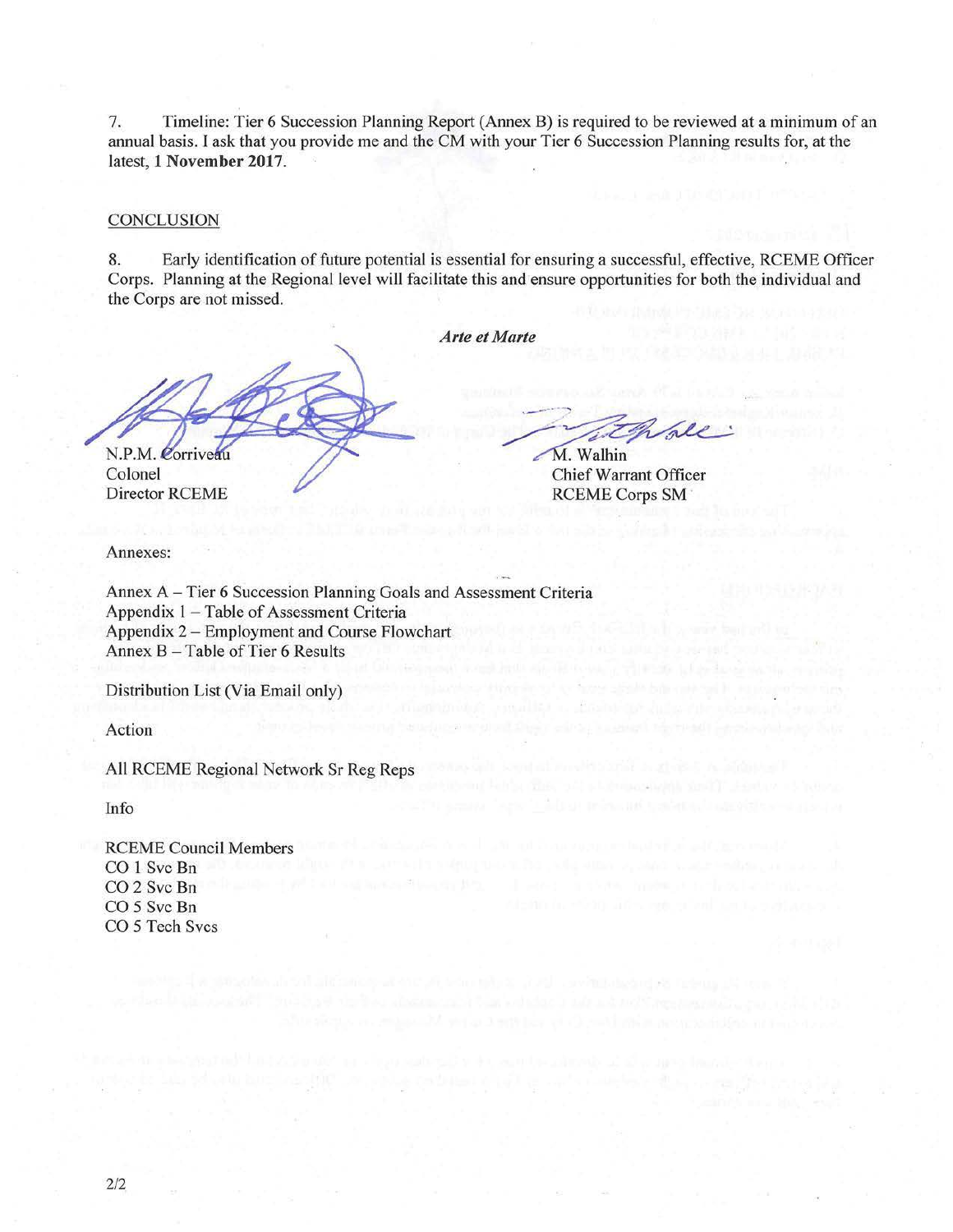## TIER 6 SUCCESSION PLANNING GOALS AND ASSESSMENT CRITERIA

#### GOALS

## 1. Career Phase: Pre Maint 0

a. Observe and communicate the potential to benefit from a Maint 0 position;

b. Ensure the progress of identified individuals with respect to essential courses and professional development (PD) *prior to* employment as a Maint 0:

1. CAFJOD l, 2 and 3; 11. AJSO; iii. ATOC.

- c. Coordinate the right job at the right time between geographic regions.
- 2. Career Phase: Post Maint 0
	- a. Early identification of Tier  $5 \& 4$  command potential (sub-unit / unit);
	- b. Synchronization of key employment:
		- 1. Ops O;
		- ii. and Adjt; A strategie and the strategie of the strategie and an and
		- iii. Instr (RCEMES).
	- c. With essential courses / PD:
		- 1. Bilingualism;
		- ii. CAFJOD;
		- iii. AOC;
		- iv. RCEME AOC.

#### RANKING OF OFFICERS

3. The Tier 6 succession planning is a tool that will empower the regions to better track the potential of their junior officers. It will also be employed by the Career Manager to properly nominate the right candidate on the different courses and training that junior officers will require throughout their careers. Since Tier 6 succession is now based on two career phases, below are guidelines defining the Tier 6 High, Medium, Low nomenclature JOT ensure that all regions and the Corps have a baseline common view. Essential, Important and Desirable assessment criteria are presented at Appendix l. Please note that these are guidelines and some interpretation is possible within each region. Furthermore, it is important to note that our junior officers can fluctuate from Low to High according to their experience gained, the mentorship they receive, their performance and their potential. Here lies the reason why these evaluations are required as a minimum on an annual basis: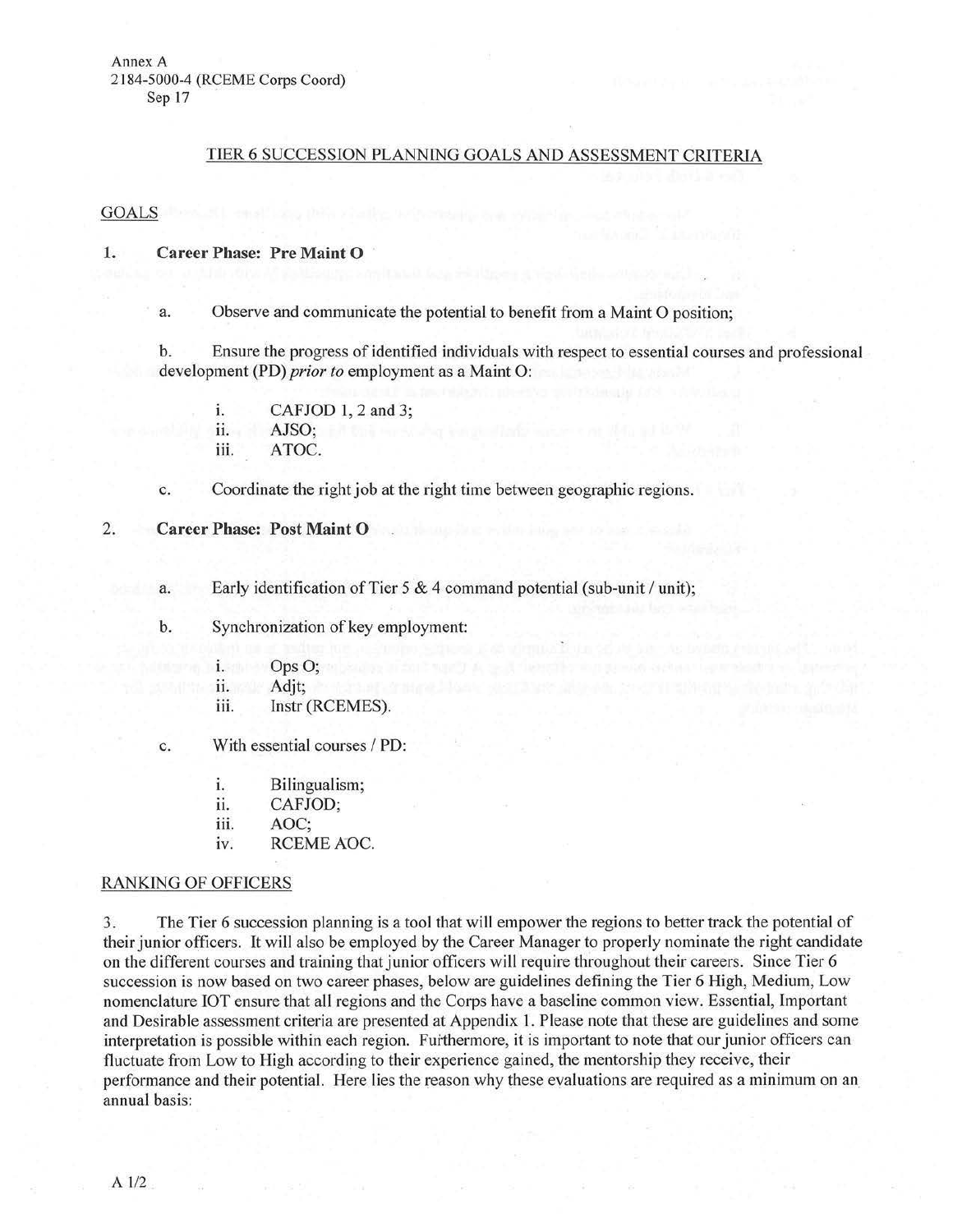a. Tier 6 High Potential:

i. Meets both the qualitative and quantitative criteria with excellence (Essential, lmportant & Desirable);

ii. Can assume challenging positions and functions immediately with min. to no guidance and mentoring.

b. Tier 6 Medium Potential:

i. Meets all Essential criteria and demonstrates very good growth with respect to other qualitative and quantitative criteria (Important & Desirable);

ii. Will be able to assume challenging positions and functions with some guidance and mentoring.

c. Tier 6 Low Potential:

i. Meets some of the qualitative and quantitative criteria (Essential, Important and Desirable);

ii. Would be able to assume required positions and functions with additional/sustained guidance and mentoring.

Note. The factors above are not to be used simply as a scoring criterion, but rather as an indicator of future potential or where we want to invest our efforts. E.g. A Capt that is considered to have lots of potential, but is missing a language profile is someone who the Corps would want to put forward as a strong candidate for language training.

antifestion than shorterin (antibactive instance without its anti-model is its in the

ers, if admix consuming entrance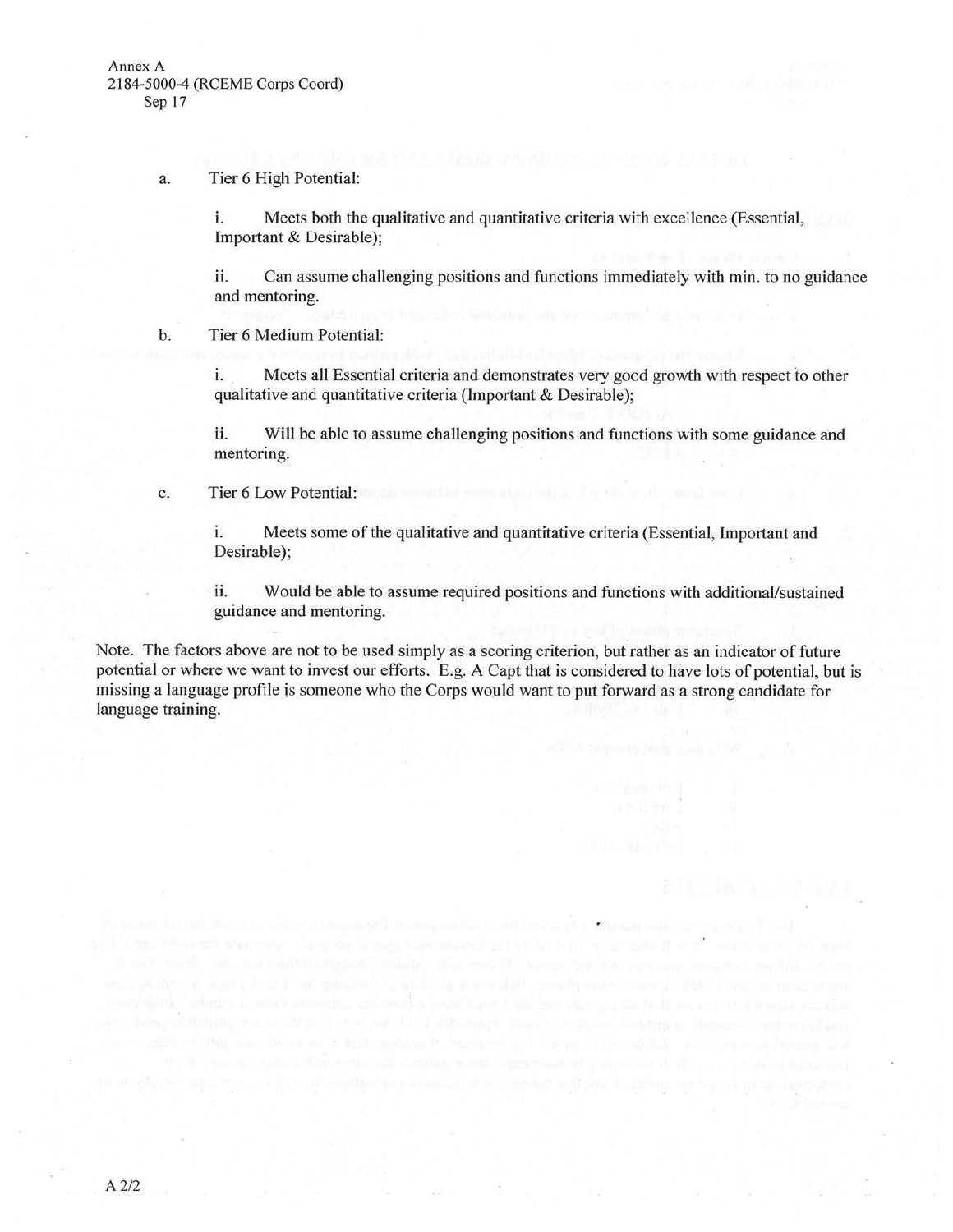Annex A Appendix 1 2184-5000-4 (RCEME Corps Coord) Sep 17

# ASSESSMENT CRITERIA

| Tier <sub>6</sub><br><b>Succession</b><br>Planning<br>Guidance | <b>Assessment Criteria</b>                                                                                                                                                                                                                                                                                   |                                                                                                                                                                                                                                                                                                                                                                                                          |                                                           |                                                                   |                                                                           |
|----------------------------------------------------------------|--------------------------------------------------------------------------------------------------------------------------------------------------------------------------------------------------------------------------------------------------------------------------------------------------------------|----------------------------------------------------------------------------------------------------------------------------------------------------------------------------------------------------------------------------------------------------------------------------------------------------------------------------------------------------------------------------------------------------------|-----------------------------------------------------------|-------------------------------------------------------------------|---------------------------------------------------------------------------|
|                                                                | <b>Qualitative</b>                                                                                                                                                                                                                                                                                           |                                                                                                                                                                                                                                                                                                                                                                                                          | Quantitative                                              |                                                                   |                                                                           |
|                                                                | Essential                                                                                                                                                                                                                                                                                                    | Important                                                                                                                                                                                                                                                                                                                                                                                                | Essential                                                 | Important                                                         | <b>Desirable</b>                                                          |
| Pre Maint O                                                    | Committed & willing to serve.<br>$\bullet$<br>Expressed desire to pursue a "core"<br>RCEME Offr career path.<br>Dynamic & enthusiastic. Expressed<br>desire to serve and deploy with a Unit.                                                                                                                 | Proven ability to communicate (up,<br>۰<br>lateral, down). Particularly ability to<br>brief and interview subordinates.<br>Tactical & technical acumen.<br>$\bullet$<br>Observed success on exercise/ops.<br>Demonstrated interest in equipment<br>technologies (Briefings, PD, BNs, Svc<br>papers, RCEME Journal articles, etc.).<br>Fit to fight. Enthusiastic to lead Pl<br>level PT. Able to deploy. | <b>ATOC</b><br>$\bullet$<br>Maint Pl<br>$\bullet$<br>Comd | Second<br>$\bullet$<br>Language<br>Profile<br>CAFJOD<br>complete  | Engineering<br>Education                                                  |
| Post Maint O                                                   | Proven judgement & integrity. Applies<br>$\bullet$<br>the values and ethics of the CAF to<br>every interaction and decision.<br>Confirmed desire to command a Coy.<br>Proven ability to lead soldiers. Maint O<br>$\bullet$<br>PER Sect 6 explicitly or implicitly<br>identifies sub-unit command potential. | Proven ability to communicate (up,<br>$\bullet$<br>lateral, down). Briefings & effective<br>written comms become more<br>important.<br>Proven performance record as a Maint<br>О.<br>Fit to fight. Enthusiastic to lead group<br>PT. Able to deploy.                                                                                                                                                     | Maint O<br><b>CAFJOD</b><br>complete                      | Second<br>Language<br>Profile<br>$(BBB)$ .<br>Undergrad<br>degree | Project<br>Mgmt or<br>technical<br>PD<br>(courses,<br>PMP,<br>PEng, etc.) |